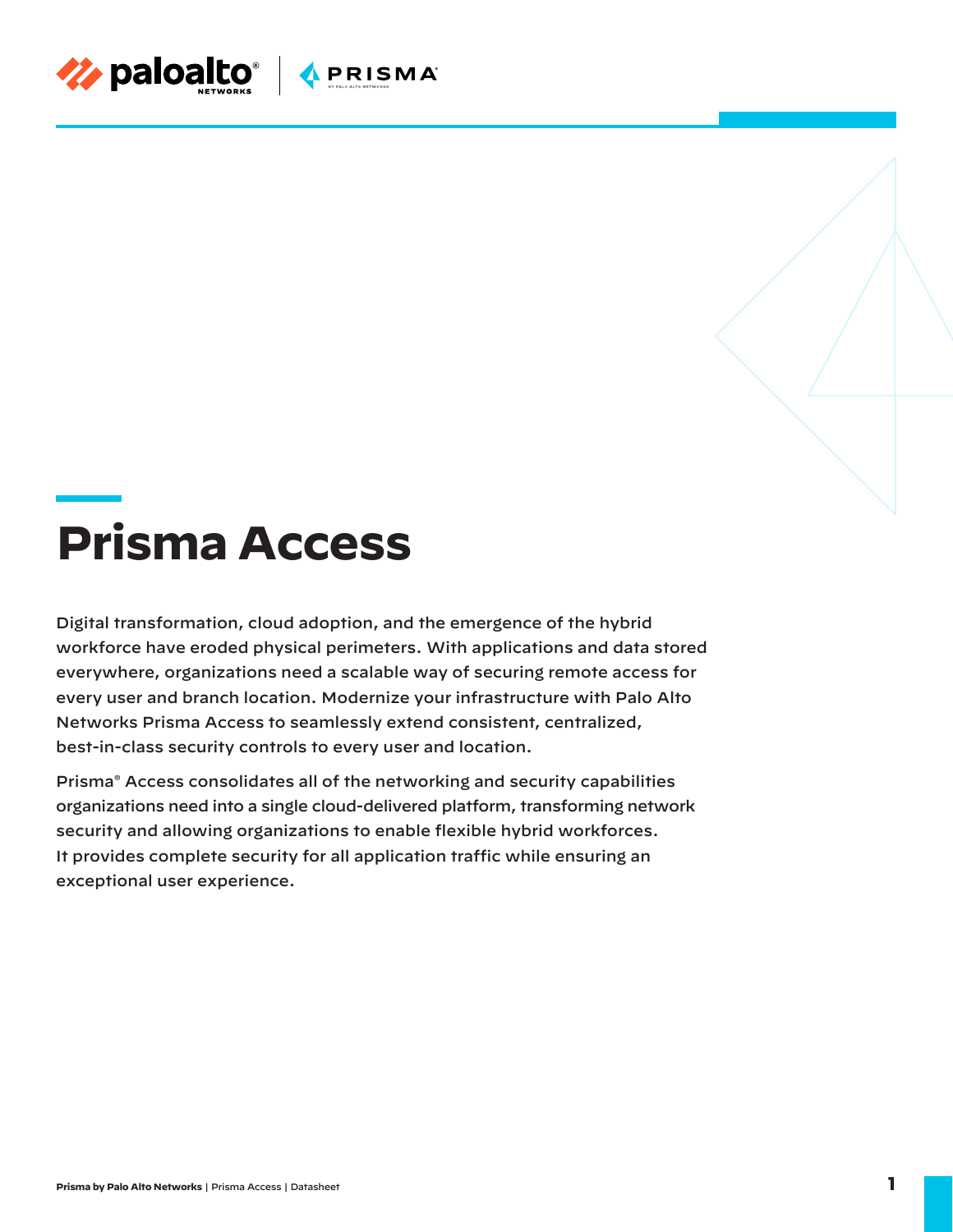## **The Prisma Access Difference**

Prisma Access is designed from the ground up to reduce the costs and complexities of securely connecting users and devices to any service required, anywhere. The cloud native architecture of Prisma Access ensures on-demand and elastic scale of comprehensive networking and security services across a global, high-performance network. Prisma Access provides the foundation for consistent cloud-delivered security for all users and locations, including:

- Superior protection for all applications and data by securing remote access to all privileged data across web- and non-web-based traffic, reducing the risk of data breaches.
- Complete best-in-class security with industry-leading capabilities converged into a single clouddelivered platform, providing more security coverage than any other solution.
- Optimized user experience built on a massively scalable network with ultra-low latency and backed by industry-leading SLAs, ensuring the best digital experience for end users.

When combined with Prisma SD-WAN, Prisma Access transforms networking and security with the most complete secure access service edge (SASE) solution in the industry.

## **Security-as-a-Service Layer**

Prisma Access includes comprehensive security capabilities consolidated into a single service edge.

#### **Firewall as a Service**

Prisma Access provides firewall-as-a-service (FWaaS) capabilities with the full functionality of Palo Alto Networks Next-Generation Firewalls (NGFWs). This includes inbound and outbound protection, native user authentication and access control, and Layer 3–7 single-pass inspection to secure branch offices against threats.

## **Cloud Secure Web Gateway**

Prisma Access provides cloud secure web gateway (SWG) functionality to protect remote users from threats when accessing web and non-web applications, wherever they reside. Flexible connectivity options include agent, agentless, IPsec VPN, and an explicit proxy connection method, which simplifies the onboarding experience for users migrating from legacy proxy-based SWG solutions. Cloud SWG is natively integrated with Next-Gen CASB and supports all the web security protections that Prisma Access offers, including Threat Prevention, WildFire®, URL Filtering, DNS Security, and DLP. Also, Remote Browser Isolation (RBI) is supported via integration with the CloudBlades architecture in Prisma Access.

#### **Zero Trust Network Access**

Zero Trust Network Access (ZTNA) authenticates and connects users to applications based on granular role-based access control (RBAC) and provides a single pane of glass to create and enforce policies. Prisma Access supports both agent-based and agentless connection methods regardless of a user's location. Unlike standalone VPN or proxy solutions, Prisma Access performs single-pass traffic inspection for malware, data loss, and malicious behavior after users connect.

#### **Next-Gen Cloud Access Security Broker**

Prisma Access natively provides the industry's only Next-Generation CASB that automatically keeps pace with the SaaS explosion with proactive visibility, real-time data protection and best-in-class security. It delivers multimode functionalities via inline and API-based security for sanctioned and unsanctioned software-as-a-service (SaaS) applications to help today's cloud-first organizations:

- See and secure all applications automatically, ensuring you stay ahead of exponential SaaS growth.
- Protect the industry's largest number of sanctioned and collaboration apps like Microsoft 365®, Google Workspace™, Slack®, and Salesforce®.
- Accurately protect sensitive data across the entire enterprise with the industry's most comprehensive cloud-delivered enterprise DLP.
- Stop known and unknown threats targeting SaaS apps.
- Consistently protect all users, apps, and data everywhere via unified console and policies.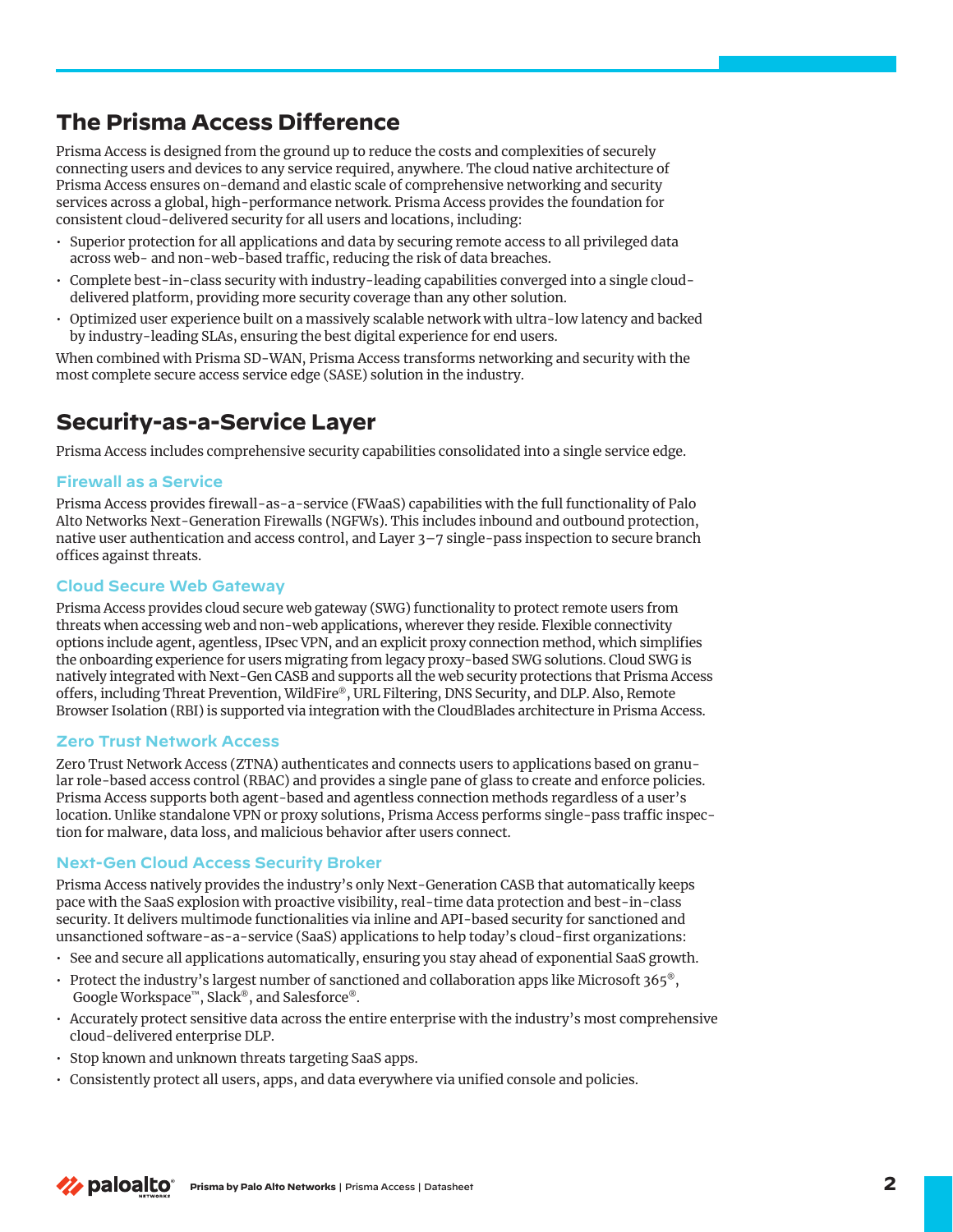## **Network-as-a-Service Layer**

Prisma Access provides consistent, secure access to all applications—in the cloud, in your data center, or on the internet.

## **Networking for Mobile Users**

Connect mobile users with the GlobalProtect™ app, which supports user-based always-on, pre-logon always-on, and on-demand connections. Prisma Access supports split tunneling based on access route and the type of application, including its associated risk and bandwidth utilization.

## **Networking for Remote Networks**

Connect branch offices to Prisma Access over a standard IPsec VPN tunnel using common IPseccompatible devices, such as your existing branch router or software-defined wide area network (SD-WAN) appliance. You can use Border Gateway Protocol (BGP) or static routing from the branch, and you can use equal-cost multipath (ECMP) routing for faster performance and better redundancy across multiple links.

## **Digital Experience Monitoring**

The Autonomous Digital Experience Management (ADEM) add-on for Prisma Access provides native end-to-end visibility for SASE. With ADEM, you gain segment-wise insights across the entire service delivery path, with real and synthetic traffic analysis that enables autonomous remediation of digital experience problems when they arise. The complementary Prisma Access Insights tool lets you monitor and get on-demand visibility into the health of your Prisma Access deployment.

# **Centralized Management**

#### **Prisma Access supports two management options:**

- Panorama™ network security management for centralized policy management across all Palo Alto Networks Next-Generation Firewalls and Prisma Access. Panorama saves time and reduces complexity by managing network security through a single pane of glass.
- Prisma Access Cloud Management to streamline Prisma Access configuration management with seamless onboarding, continuous assessment of security posture, digital experience monitoring, and reporting through a unified experience delivered from the cloud.



**Figure 1:** Prisma Access architecture

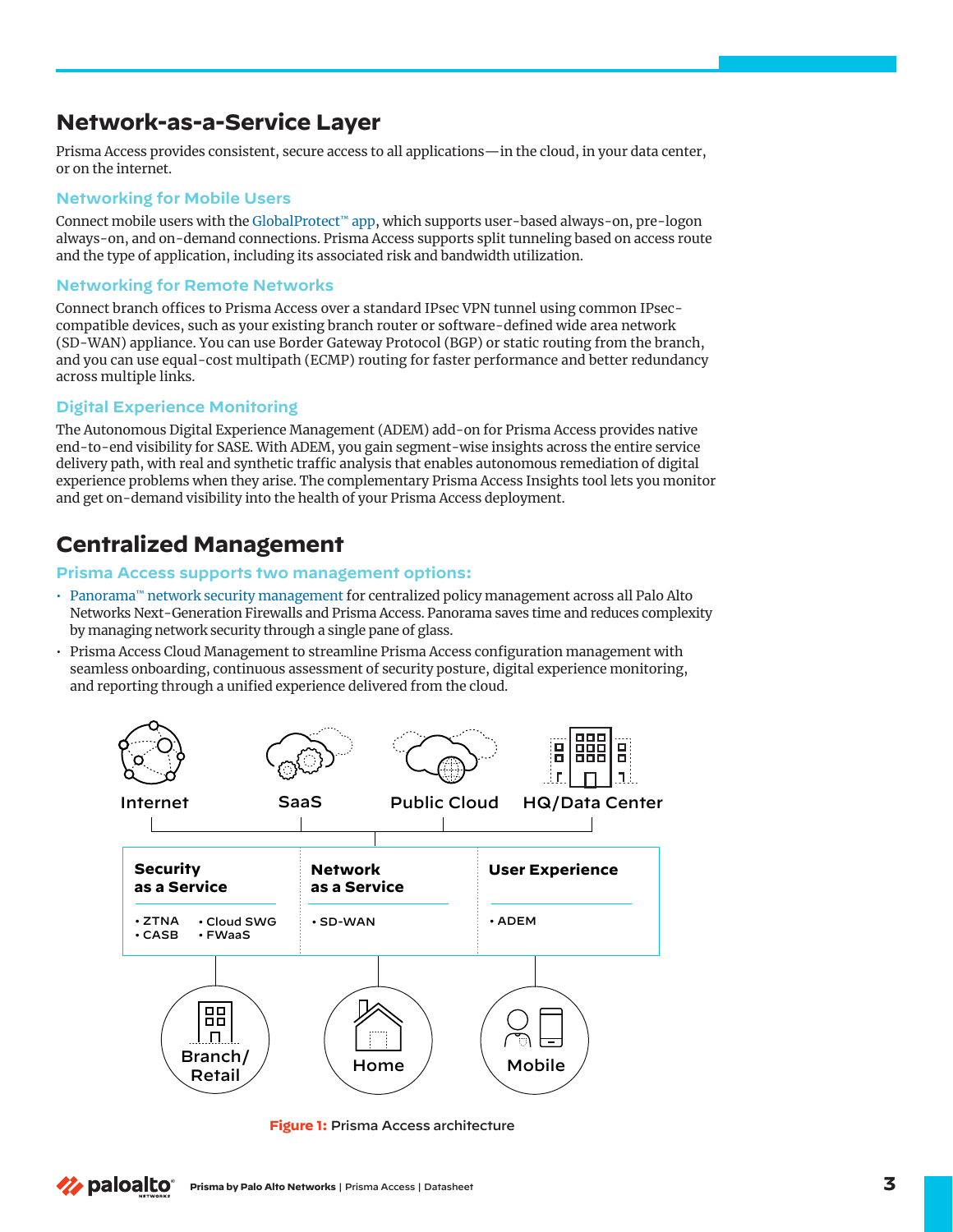| <b>Table 1: Prisma Access Details, Features, and Specifications</b> |                                       |                                                                                                                                                      |                                                                  |  |
|---------------------------------------------------------------------|---------------------------------------|------------------------------------------------------------------------------------------------------------------------------------------------------|------------------------------------------------------------------|--|
|                                                                     | <b>Prisma Access for Networks</b>     | Prisma Access for Users                                                                                                                              | Prisma Access for Clean Pipe                                     |  |
| Locations                                                           | 100+ in 77 countries                  | $100+$ in 77 countries<br>(GlobalProtect)<br>25 locations (explicit proxy)                                                                           | 17 locations                                                     |  |
| Connection Type                                                     | IPsec tunnel                          | GlobalProtect app IPsec/SSL<br><b>GlobalProtect Clientless VPN</b><br>Explicit proxy                                                                 | Peering via Partner Interconnect<br>(VLAN attachment per tenant) |  |
| GlobalProtect App Platform<br>Support                               | n/a                                   | Apple iOS<br>Apple macOS<br>Google Android<br>Android App for Chromebook<br>CentOS Linux<br>Red Hat Enterprise Linux<br>Ubuntu<br>Windows 10 and UWP | n/a                                                              |  |
|                                                                     |                                       | <b>IoT</b> Platforms<br>Raspberry Pi OS Windows IoT<br>Enterprise Ubuntu<br>Google Android                                                           |                                                                  |  |
| <b>Service-Level Agreements</b>                                     |                                       |                                                                                                                                                      |                                                                  |  |
| <b>Uptime Availability</b>                                          | 99.999%% per calendar month           |                                                                                                                                                      |                                                                  |  |
| Connectivity                                                        | 99.99% for 10 ms over a 1-hour period |                                                                                                                                                      |                                                                  |  |

| <b>Table 2: Prisma Access Features</b> |                                                                                                                                                                                                                                                                                                                                                                                                                                     |  |
|----------------------------------------|-------------------------------------------------------------------------------------------------------------------------------------------------------------------------------------------------------------------------------------------------------------------------------------------------------------------------------------------------------------------------------------------------------------------------------------|--|
| <b>Feature</b>                         | <b>Description</b>                                                                                                                                                                                                                                                                                                                                                                                                                  |  |
| $App-ID$                               | Continuously classifies all applications regardless of port, TLS/SSL encryption, or technique used<br>by an attacker to evade detection. Unlike legacy solutions that depend on Layers 3 and 4 as the<br>first layers of control before application classification is applied, Prisma Access applies App-ID<br>along with other Layer 7 controls, such as User-ID.                                                                  |  |
| $User-ID$                              | Integrates with a wide range of user identity repositories so that your policies follow your users<br>and groups regardless of their location. User repositories include wireless LAN controllers, VPNs,<br>directory servers, browser-based captive portals, proxies, and more.                                                                                                                                                    |  |
| Device-ID*                             | Allows policies to be created that follow a device no matter where in the network it is connected.<br>Enforcement based on device attributes, such as operating system version, enables security teams<br>to control the attack surface more strictly. Device-ID logging provides additional visibility as well<br>as context, and when combined with App-ID and User-ID, allows for deep insights into behavior<br>on the network. |  |
| <b>SSL Decryption</b>                  | Inspects and applies policy to TLS/SSL-encrypted traffic, both inbound and outbound, including<br>for traffic that uses HTTP/2. For privacy and regulatory compliance, you can enable or disable<br>decryption flexibly based on URL, source, destination, user, user group, and port.                                                                                                                                              |  |
| Dynamic User Group (DUG)<br>Monitoring | Provides dynamic security actions based on user behavior to restrict suspicious or malicious<br>users. Allows you to define DUGs in Prisma Access to take time-bound security actions without<br>waiting for changes to be applied to user directories.                                                                                                                                                                             |  |

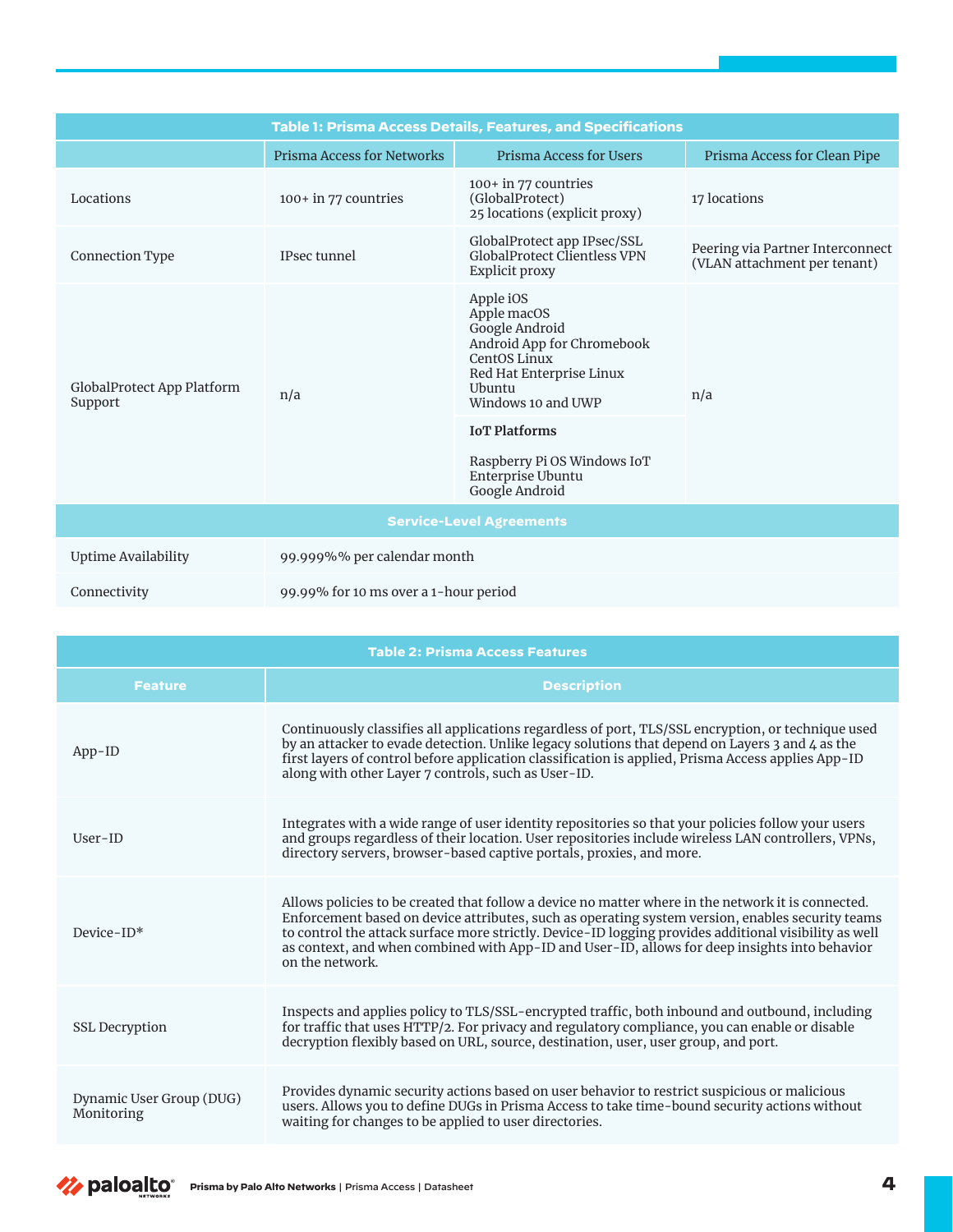| <b>Table 2: Prisma Access Features (continued)</b> |                                                                                                                                                                                                                                                                                                                                                                                                                                                                                       |  |
|----------------------------------------------------|---------------------------------------------------------------------------------------------------------------------------------------------------------------------------------------------------------------------------------------------------------------------------------------------------------------------------------------------------------------------------------------------------------------------------------------------------------------------------------------|--|
| <b>Feature</b>                                     | <b>Description</b>                                                                                                                                                                                                                                                                                                                                                                                                                                                                    |  |
| AI/ML-Based Detection                              | Delivers inline, signatureless attack detection and zero-day exploit prevention. Prisma Access<br>adapts and provides instantaneous real-time protection vs. scheduled updates. It prevents up to<br>95% of unknown threats instantly, with less than 10-second signature delivery, resulting in a<br>99.5% reduction in infected systems.                                                                                                                                            |  |
| IoT Security*                                      | Combines machine learning with our leading App-ID technology and crowdsourced telemetry to<br>profile all devices for discovery, risk assessment, vulnerability analysis, anomaly detection, and<br>trust-based policy recommendations. It prevents known and unknown IoT, IoMT, and OT threats<br>and delivers native enforcement with a Palo Alto Networks ML-Powered NGFW or orchestration<br>with third parties.                                                                  |  |
| <b>Explicit Proxy Onboarding</b>                   | Allows customers to choose proxy mode where the client (browser) is configured to use a proxy<br>server. This explicit proxy option is an alternate way for mobile users to connect to Prisma Access<br>and secure their internet and SaaS application traffic (HTTP/HTTPS). PAC files are supported for<br>browser configuration.                                                                                                                                                    |  |
| PAN-OS Policy Optimizer                            | Provides a simple workflow to migrate your legacy port-based rule base to App-ID rule base. This<br>reduces your attack surface and increases the efficacy of your security policies.                                                                                                                                                                                                                                                                                                 |  |
| Remote Browser Isolation<br>Support                | Prisma Access integrates with third-party RBI clouds by leveraging existing URL categorization,<br>URL rewrite, and traffic steering features to forward select/all internet-bound traffic to the RBI<br>cloud. This capability provides a seamless user experience by forwarding certain traffic (typically<br>unknown or high-risk categories) to RBI while the remaining traffic is egressing directly to the<br>internet, both categories still being inspected by Prisma Access. |  |
| Reporting                                          | Includes, as a standard, a detailed, customizable SaaS application usage report that provides<br>insight into all SaaS traffic—sanctioned and unsanctioned—on your network. You can also create<br>custom reports based on your needs and easily schedule, download, and share them with others<br>in your organization.                                                                                                                                                              |  |
| <b>User Authentication</b>                         | Supports all existing PAN-OS authentication methods, including Kerberos, RADIUS, SAML, LDAP,<br>client certificates, and a local user database. Once GlobalProtect authenticates the user, it imme-<br>diately provides Prisma Access with a user-to-IP address mapping for use by User-ID technology.                                                                                                                                                                                |  |
| <b>DNS Security</b>                                | Automatically prevents C2 callback and tunneling to tens of millions of malicious domains identi-<br>fied with real-time analysis and continuously growing global threat intelligence. You can predict<br>and stop malicious domains from domain generation algorithm-based malware with instant<br>enforcement.                                                                                                                                                                      |  |
| SaaS Security*                                     | See and secure all SaaS applications automatically for today's hybrid enterprises, ensuring you<br>stay ahead of sanctioned and unsanctioned app explosion.                                                                                                                                                                                                                                                                                                                           |  |
| URL Filtering                                      | Protects users by automatically preventing web-based attacks, including those that use phishing,<br>C2, and exploit kits. Phishing and JavaScript-based attacks are detected inline and blocked in mil-<br>liseconds without requiring analyst intervention. You can address any compliance or regulatory<br>issues by controlling web access based on organizational policy.                                                                                                         |  |
| Enterprise Data Loss<br>Prevention (DLP)*          | Includes a set of tools and processes that allow you to protect sensitive information against unau-<br>thorized access, misuse, extraction, or sharing. Cloud-delivered Enterprise DLP on Prisma Access<br>enables you to enforce data security policies and prevent the loss of sensitive data across your<br>entire hybrid workforce and all applications.                                                                                                                          |  |

**Table 2: Prisma Access Features (continued)**

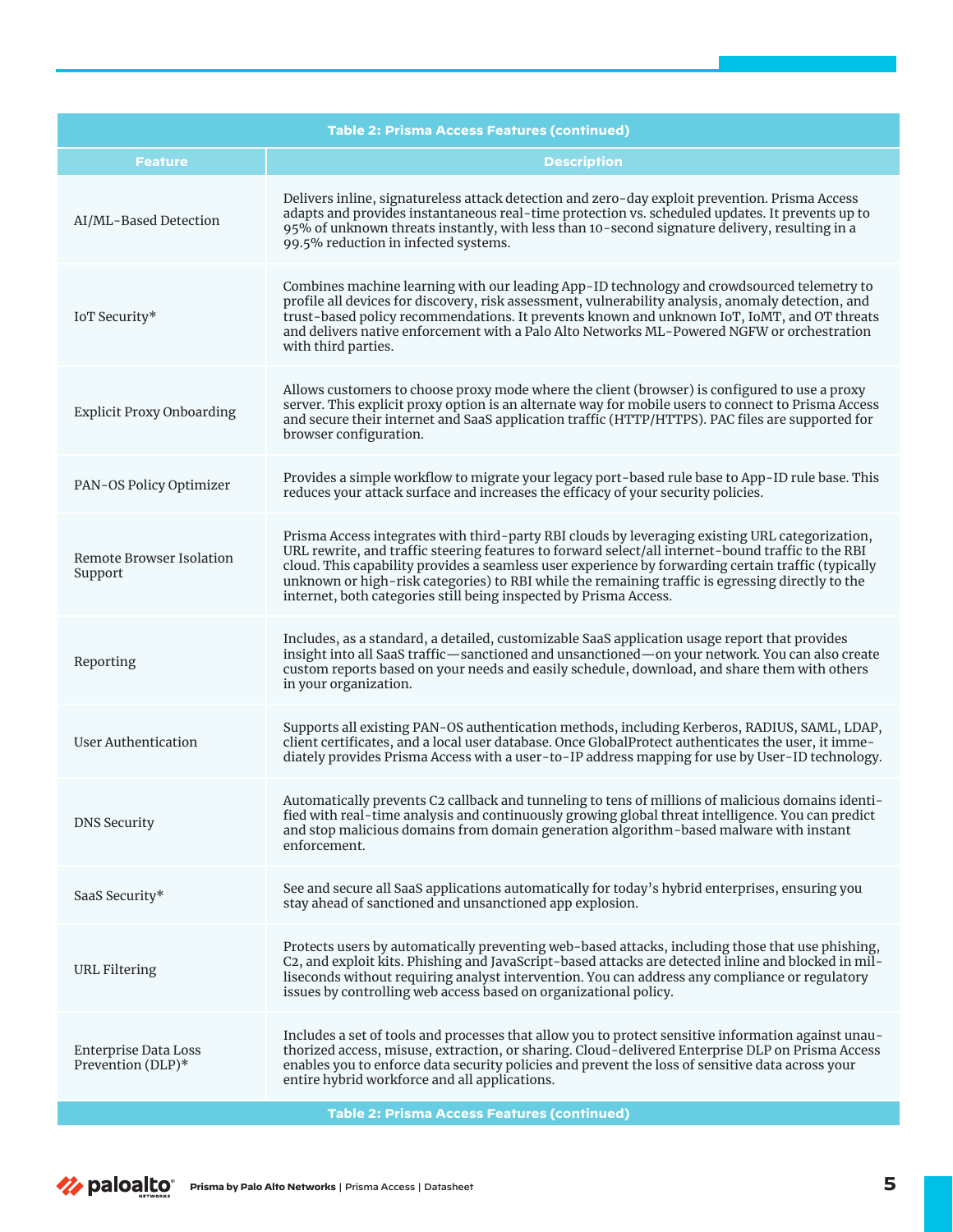| <b>Feature</b>                                            | <b>Description</b>                                                                                                                                                                                                                                                                                                                                                                                                                                                         |
|-----------------------------------------------------------|----------------------------------------------------------------------------------------------------------------------------------------------------------------------------------------------------------------------------------------------------------------------------------------------------------------------------------------------------------------------------------------------------------------------------------------------------------------------------|
| Digital Experience<br>Monitoring (DEM)*                   | The ADEM add-on for SASE offers visibility into mobile user and remote network experience and<br>application and network performance. ADEM provides segment-wise insights across the entire<br>service delivery path, with real and synthetic traffic analysis that enables the ability to drive au-<br>tonomous remediation of digital experience problems when they arise.                                                                                               |
| <b>Host Information Profile</b><br>(HIP)                  | Checks the endpoint to get an inventory of how it's configured and builds a HIP. Prisma Access<br>uses the HIP to enforce application policies that only permit access when the endpoint is properly<br>configured and secured.                                                                                                                                                                                                                                            |
| Device Quarantine                                         | Blocks compromised devices from accessing privileged data. You can either manually or automat-<br>ically add compromised devices to a quarantine list and block users from logging into the network<br>from those devices using GlobalProtect. You can also restrict access to applications from these<br>compromised devices.                                                                                                                                             |
| Quality of Service (QoS)                                  | Enables you to dependably run high-priority applications and traffic under limited network<br>capacity. QoS prioritizes business-critical traffic or traffic that requires low latency, such as VoIP<br>or videoconferencing. You can also reserve a minimum amount of bandwidth for business-critical<br>applications.                                                                                                                                                    |
| IPv6 Internal Traffic                                     | Secures all internal IPv6 traffic between endpoints and private applications. This is supported for<br>mobile users, GlobalProtect, remote networks, and service connections.                                                                                                                                                                                                                                                                                              |
| Site-to-Site IPsec VPN                                    | Supports site-to-site tunnels over IPv4 and IKEv1/IKEv2 to ensure compatibility. For multiple<br>connection sites, ECMP routing can provide additional redundancy and cost efficiency by<br>balancing sessions over available internet connections.                                                                                                                                                                                                                        |
| Logging                                                   | Shows overall traffic, application, user, threat, URL, and data filter logging to facilitate<br>organization of data via the cloud-based Cortex Data Lake.                                                                                                                                                                                                                                                                                                                 |
| Policy Automation                                         | Enables you to use information from third-party sources to drive security policy updates<br>dynamically through a combination of Dynamic Address Groups (DAGs) and the XML API.                                                                                                                                                                                                                                                                                            |
| <b>Intrusion Prevention</b><br>System (IPS)               | Blocks vulnerability exploits, buffer overflows, and port scans. Additional capabilities, such as<br>blocking invalid or malformed packets, IP defragmentation, and TCP reassembly, protect you<br>from attackers' evasion and obfuscation methods. Vulnerability-based signatures are contin-<br>uously updated from the WildFire malware prevention service. Custom signatures can also be<br>manually imported, including from popular formats like Snort and Suricata. |
| Anti-Malware                                              | Uses a stream-based engine that blocks inline at very high speeds, detecting known malware<br>as well as unknown variations of known malware families. IPS and anti-malware address<br>multiple threat vectors with one license, eliminating the need to buy and maintain separate IPS<br>and proxy-based products from legacy security vendors.                                                                                                                           |
| C <sub>2</sub> Protection                                 | Stops malicious outbound communications stemming from malware infections, passively<br>analyzes DNS queries, and identifies the unique patterns of botnets. This reveals infected users<br>and prevents secondary downloads and data from leaving your organization.                                                                                                                                                                                                       |
| <b>Unknown Threat Detection</b><br>with Advanced Analysis | Identifies unknown threats with shared data from the industry's largest enterprise malware anal-<br>ysis community, including threats submitted from networks, endpoints, clouds, and third-party<br>partners. Leveraging our custom-built hypervisor with bare metal analysis, WildFire uses various<br>complementary analysis engines that can detect sandbox-evading attacks.                                                                                           |
| Protection from Unknown<br>Threats                        | Automatically generates protections across the attack lifecycle when a new threat is first<br>discovered—blocking malicious files, access to malicious URLs, and C2 traffic—and then delivers<br>those protections to all WildFire subscribers in seconds for most new threats.                                                                                                                                                                                            |